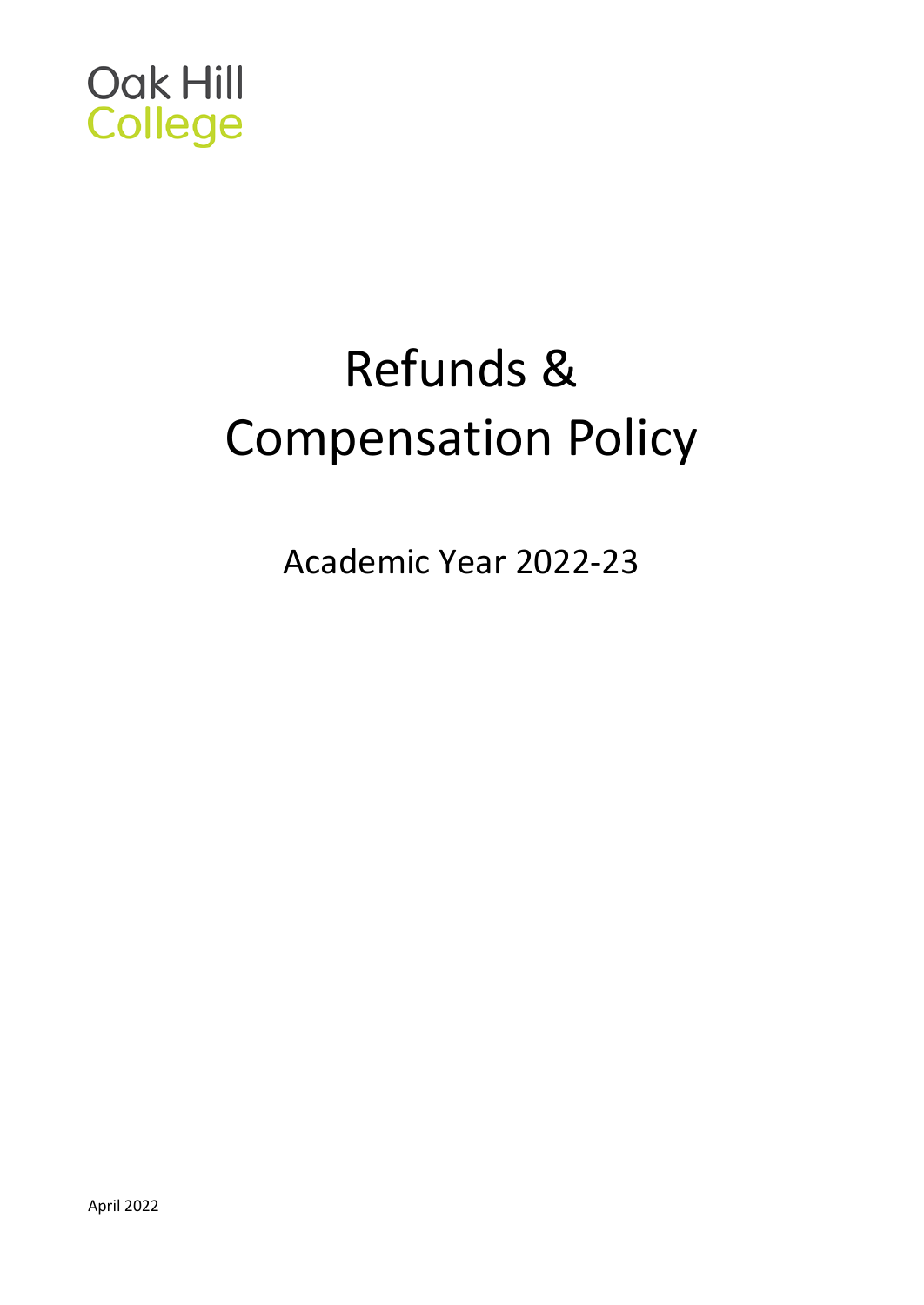### **Introduction to the Refunds & Compensation Policy**

Oak Hill College is committed to providing all of its students with a high-quality learning experience which conforms to national standards and which will enable them to grow in the knowledge, skills and personal attributes required for Christian service. In so doing, the College recognises that there may be occasions when, due to extreme and unforeseen circumstances, it finds itself unable to provide the educational services to which it is committed; it also recognises that, from time to time, students may need to withdraw from their studies.

This policy sets out the circumstances in which the College will consider refunds and compensation payments. It should be read in conjunction with the Fees Information Sheet, the Regulations & Procedures Handbook and the Student Protection Plan, all of which are updated annually and are made available to current and prospective students. This document is subject to annual review by the Management Group, the Leadership Team, the Finance & General Purposes Committee and the Chair of the Kingham Hill Trust to ensure that it remains up to date and appropriate for the College's operating context.

Students who have queries about the Policy should refer them to the Director of Operations & Finance (Grant Farrant: [grantf@oakhill.ac.uk\)](mailto:grantf@oakhill.ac.uk); if the Director of Operations & Finance is unavailable for any reason (for example during a period of annual leave) enquiries should be referred to one of the Vice-Principals (David Shaw: [davids@oakhill.ac.uk;](mailto:davids@oakhill.ac.uk) or Matthew Sleeman: [matthews@oakhill.ac.uk\)](mailto:matthews@oakhill.ac.uk).

## **In What Circumstances Might the College Give a Refund?**

Each year, the College publishes a Fees Information Sheet, which sets out the fees for the following academic year: this includes both tuition fees and fees for College accommodation. Information about how and when fees should be paid to the College is provided in the Fees Information Sheet and also in the Regulations & Procedures Handbook. The Regulations & Procedures Handbook additionally contains information about the College's 'financial assurances' procedure and about how the College will work with students in cases of unexpected financial hardship.

#### **1. Normal Circumstances**

- Under normal circumstances, if a student chooses to withdraw from one of the College's programmes after Enrolment (which takes place on the first day of Welcome Week, usually in the first week of September), no refunds can be given since the College will be unable at that point to fill the place for the coming academic year.
- At its own discretion (for example in cases of bereavement or serious illness), the College *may* provide refunds for tuition fees according to the principles set out below, and each case will be considered on its own merits. Tuition fees will *not* be refunded in cases of academic failure/proven academic misconduct.
- The College regrets that it is normally unable to refund accommodation fees unless in the most exceptional circumstances (such as those set out in the Student Protection Plan).
- If a student withdraws before 1 May in any given academic year, the College will refund the University registration fee (please see the Fees Information Sheet for the current fee level); after that date, the registration fee will have been paid to the University and cannot therefore be refunded to the student.

#### **2. Temporary Interruption of Study**

• Students who agree a temporary interruption of studies with the College will not normally be refunded at that point; instead, any credit balance will be carried forward and will be applied against any future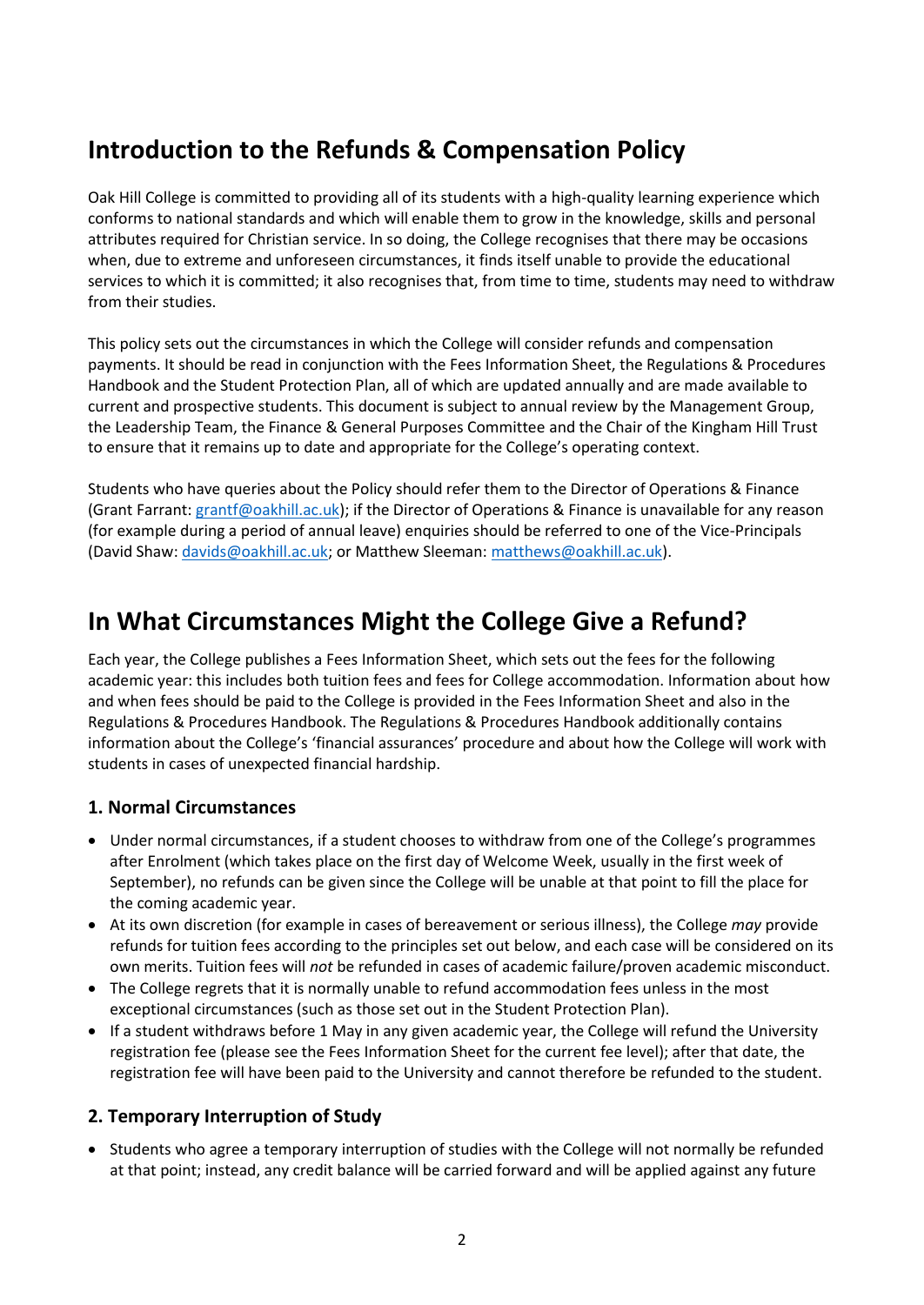tuition fee charges. Students who interrupt their studies remain liable for any outstanding fees due at the point of suspension.

• Should a student who is taking a temporary interruption of study subsequently decide to withdraw, any refund will be calculated at the College's discretion and according to the principles set out in this Policy.

#### **3. Extreme and Unusual Circumstances**

- In the kinds of extreme and unusual circumstances covered by the College's Student Protection Plan, for example course cancellation/withdrawal by the College, College closure, or a major incident (such as a serious fire or significant loss of staff), the College may provide refunds both for tuition fees and for accommodation.
- The College's preference will always be to teach out its programmes, and the planned mechanisms for doing so are set out in detail within the Student Protection Plan. However, if teach-out is impossible, or if a student's particular circumstances mean that they need to transfer to another institution to complete their studies, then the College will agree a refund with the student according to the schedule set out below (*How will Refunds be Calculated*?).

### **How Will Refunds be Calculated?**

All requests for refunds should be made in writing to the Director of Operations & Finance. If the Director of Operations & Finance is unavailable (for example is away on annual leave) then the request should be made to one of the Vice-Principals instead. The Director of Operations & Finance (or the relevant Vice-Principal) will make a decision on whether to provide a refund in conjunction with the other members of the Leadership Team. Any refund agreed by the College will be calculated from the point at which the formal written request is received, rather than from the point at which a student stopped attending classes. Retrospective or backdated withdrawals will not normally be considered. Should the College agree to refund tuition fees to a student, the amount to be refunded will be calculated according to the principles set out below:

- *Full-time Undergraduates and all Postgraduates (full-time and part-time):* These students pay a set fee for each year of study (as set out in the Fees Information Sheet); as such, the level of refund will be in proportion to this total fee and will be agreed at the College's discretion with reference to the particular circumstances involved and the point in the academic year at which the request has been made.
- *Part-time Undergraduates, Spouse Auditors/Creditors and Flexible Learners:* These students pay fees on a pro-rata basis (per module). As such, refunds will be calculated according to the following principles:
	- a. If a module has commenced, and some of the learning materials have been issued, then no refund will be given: this includes year-long modules where the first semester of study has commenced.
	- b. If a module has not yet commenced, and none of the learning materials have yet been issued, then a full refund will be given where the fees for that module have already been paid.
	- c. As is the case for all other students, refunds to Creditors will automatically exclude the University registration fee if the Creditor withdraws after 1 May in any given academic year: please see the Fees Information Sheet for the latest information about the registration fee for Creditors.
	- d. Refunds will only be given to Spouse Auditors/Creditors and Flexible Learners who have paid for the module in question and will be calculated in accordance with the principles set out in (a)-(b) above.

Should the College agree to refund accommodation fees (which will only be in the kinds of extreme and unusual circumstances set out in the Student Protection Plan), refunds will be calculated on a pro-rata basis to the point at which the accommodation becomes unfit for habitation or the point at which the student transfers to another institution.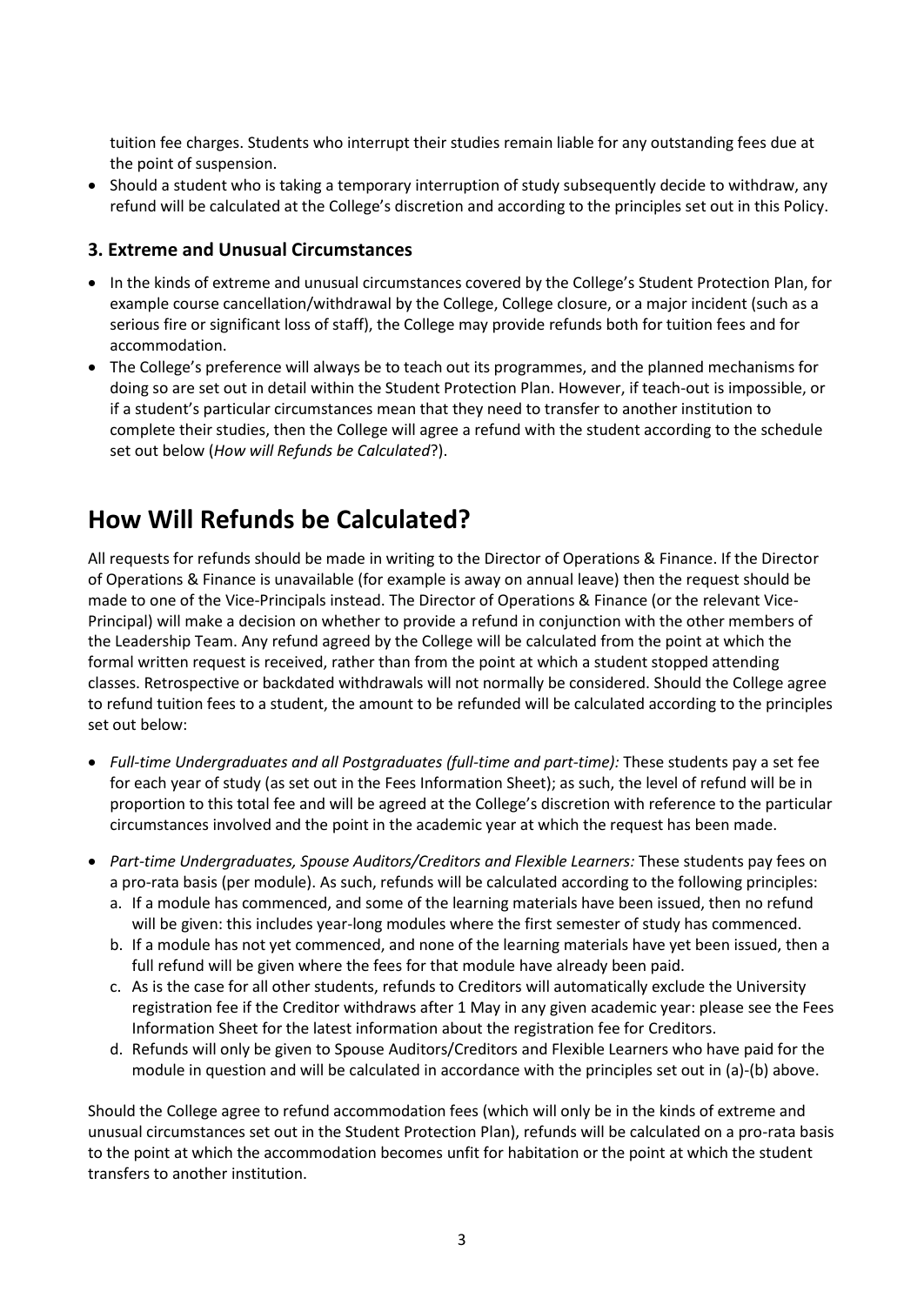In all cases, where a student is currently in debt to the College (e.g., for tuition fees), then any refunds agreed will be offset against monies owed to the College.

Students who are in receipt of a bursary from the College will not be asked to return the bursary as part of any refund calculation: i.e., should a refund be required for the student in question, the bursary will be honoured according to its original intention and will be excluded from any calculations.

## **To Whom Will Refunds be Paid?**

Should the College agree to refund fees to a student, payments will normally be made within 28 days of approval being given, and will be paid by the method originally used: i.e., if the fees were originally paid by cheque or by bank transfer, then the refund will be paid in the same way. Refunds will *never* be paid in cash. Refunds will be returned to the person or organisation who originally paid the relevant fees. As such:

- *Undergraduates<sup>1</sup> in receipt of tuition fee loan from SLC/SAAS:* The College will submit the appropriate Change of Circumstance (CoC) request so that tuition fee can be clawed back and the student's tuition fee liability reduced accordingly. A CoC will also be submitted in the case of student transfer to another institution, such that payment of tuition fees will revert to the new institution at the appropriate time.
- *Students who are being sponsored by a third party (e.g., an Ordinand's sponsoring diocese):* Where fees are paid directly by the third party, any refunds will be returned to the individual or organisation which made the original payment. Refunds will only be given to students in cases where the funds are paid to the College *through* the student (i.e., are donated to the student by a third party and are then paid on).
- *Students who pay their own fees directly (i.e., are self-funding):* Refunds will be paid directly to the student.

Where payment of fees was split between more than one payee, any agreed refund will be made in proportion to the original split: e.g., if the student paid 40% of the fee and a third-party sponsor paid 60%, then any agreed refund will be paid to student and sponsor in the same proportions.

## **In What Circumstances Might the College Consider Giving Compensation?**

In the kinds of extreme and unusual circumstances set out in the College's Student Protection Plan, the College may consider making compensatory payments to students to offset additional costs. For example:

- Where accommodation is rendered unfit for habitation (e.g., as a result of a major incident) and students need to be provided with temporary accommodation, the College will pay reasonable additional costs associated with this until such time as the student finishes their course or is able to move back into College housing (whichever happens sooner).
- Where students incur additional expenditure in excess of their normal costs because of the College's need to provide alternative teaching space or accommodation offsite (such as for transport or childcare), or because of a requirement to switch to online methods of delivery (e.g., for IT equipment or internet connectivity), the College will reimburse reasonable additional costs.

As noted above, in the event that one of the risks set out in the Student Protection Plan materialises and the Plan needs to be implemented, the College's preference will always be to teach out its programmes.

<sup>&</sup>lt;sup>1</sup> The Postgraduate Loan is paid directly to students, so funds will be returned to the student instead of SLC.